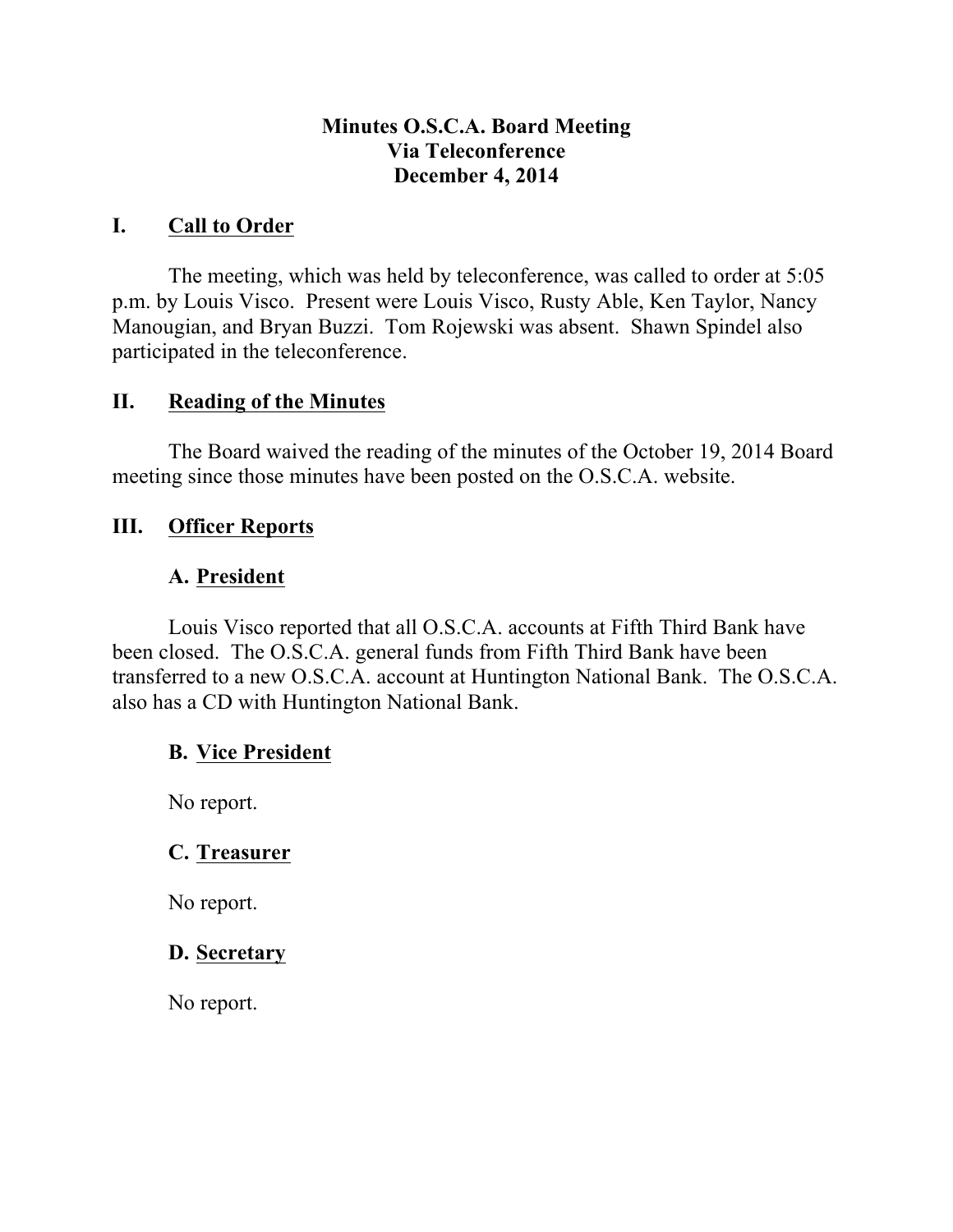## **IV. Committee Reports**

## **A. Trophies**

Rusty Able reported on the status of trophies for the 2015 Ohio State Championship Shoot. Rusty is trying to find an acrylic manufacturer who could make trophies in the shape of the State of Ohio. He is also investigating the possibility of pewter plates as trophies. Shawn Spindel indicated he could help Rusty locate potential trophy manufacturers.

## **B. Pins**

Louis Visco reported on the status of pins for the 2015 Ohio State Championship Shoot. He is investigating potential logos and costs for the pins.

## **C. Shirts**

The Board determined that shirts will be given to all shooters at the 2015 Ohio State Championship Shoot. Bryan Buzzi reported that he knows a manufacturer who may be able to make the shirts for \$10 to \$15 each, and he will obtain sample shirts from that manufacturer. Bryan also reported that Fiocchi may be willing to donate some shells to be given away or raffled at the 2015 Ohio State Championship Shoot.

# **D. Winscore Update**

Louis Visco will speak with Lois Lessing about placing the 2015 Ohio State Championship Shoot on the Winscore calendar.

# **E. Magazine Ads**

Louis Visco will contact magazines about placing ads for the 2015 Ohio State Championship Shoot after the target setter for the shoot is selected.

# **V. Unfinished Business**

# **A. O.S.C.A. Website**

The Board discussed the O.S.C.A. website. Drew Leiske has been retained to update and provide a new format for the website. Drew has performed much of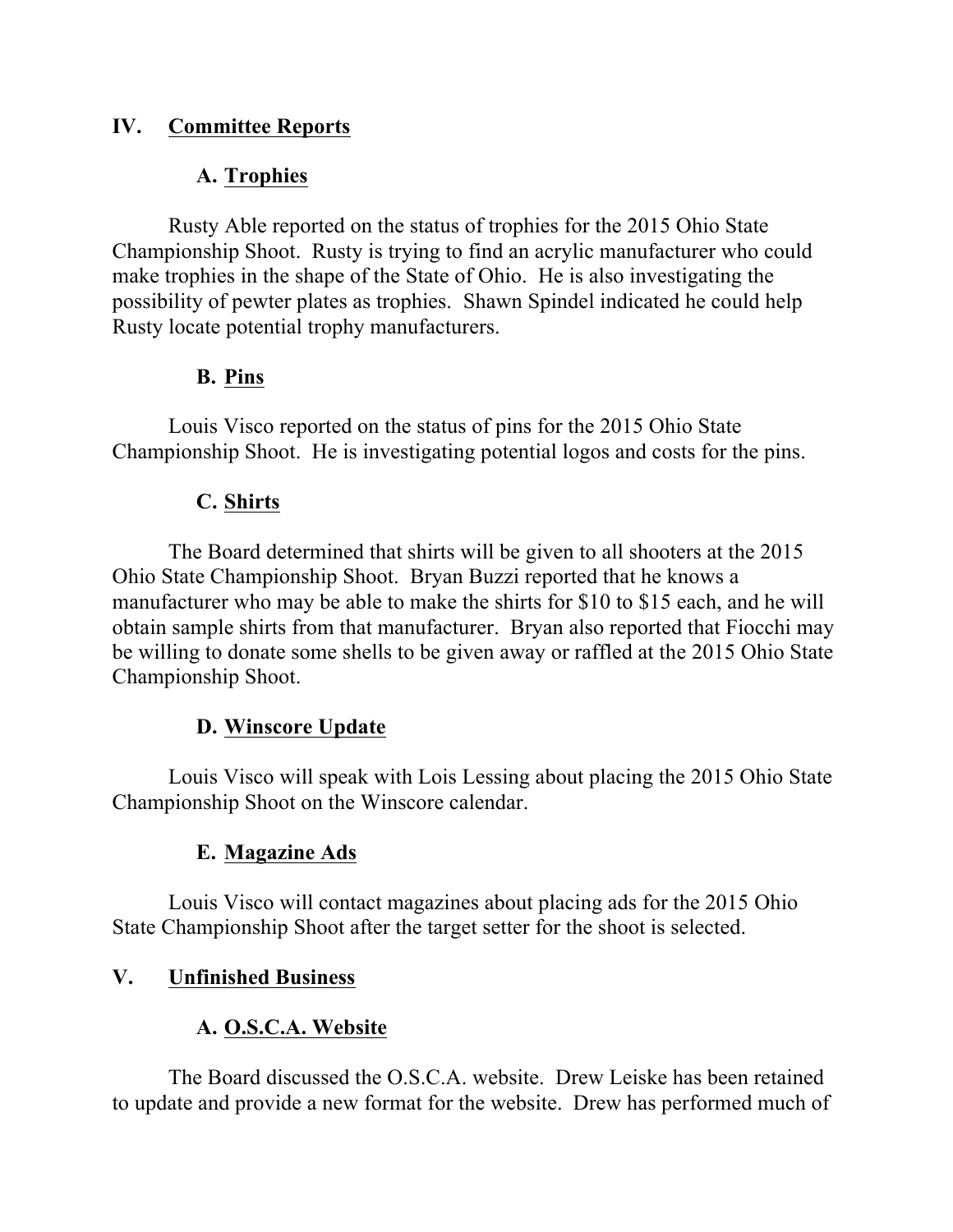that work and will continue to update the website with new information. The website currently contains, among other features, a shoot calendar and the minutes of the O.S.C.A. Board meetings. Once the website is completed, a mass mailing will be sent out to let O.S.C.A. members know about the updated website and to encourage them to visit the website. The Board also discussed mentioning the website in magazine ads that are placed for the 2015 Ohio State Championship Shoot.

## **B. Board Trustees**

The Board continued its discussion concerning Board Trustees. Louis Visco will draft a provision for the O.S.C.A. By-Laws concerning Board Trustees. Mike Rickenbacker has sent a letter to the Board indicating an interest in becoming a Board Trustee. Mike has also indicated a willingness to help Rusty Able with trophies for the 2015 Ohio State Championship Shoot.

## **C. Hall of Fame Award**

The Board briefly continued its discussion of the Hall of Fame Award. The Board preliminarily determined that a separate committee should be created to select the recipient of the Hall of Fame Award. Further discussion of the Hall of Fame Award will occur at the next Board meeting.

#### **D. New Perpetual Award Offered by Todd Kemmerer**

The Board determined to discuss at the next Board meeting what class of shooters will be eligible for this new award.

#### **E. Range Owner Election**

The Board discussed range owner election to the Board. Under the O.S.C.A. By-Laws, two range owners are nonvoting members of the O.S.C.A. Board; one of those two range owners is the past host of the Ohio State Championship Shoot; and the other range owner is elected by vote of the other range owners. Louis Visco will contact Drew Leiske so voting by the range owners on the range owner who will serve on the O.S.C.A. Board can be done through the website.